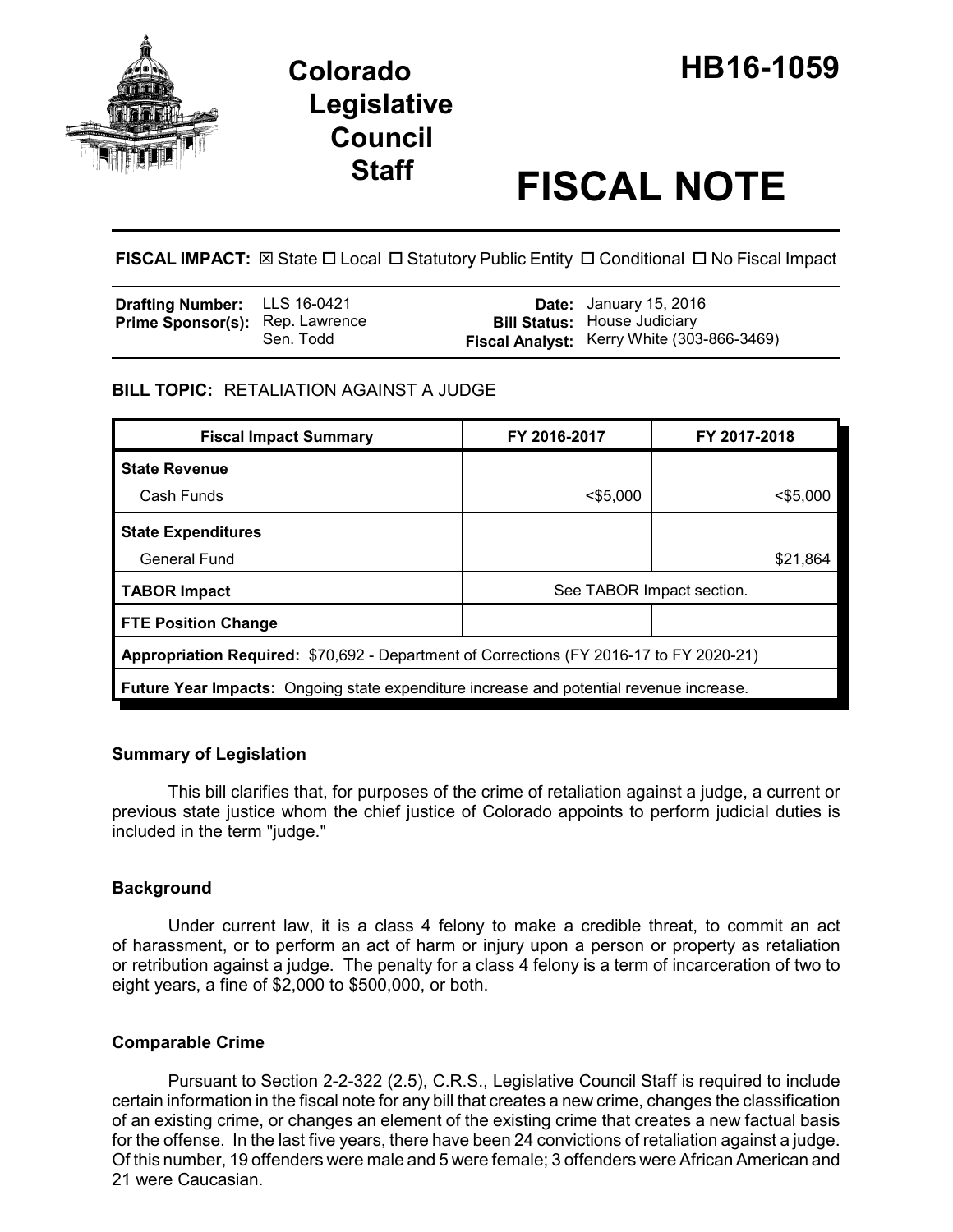January 15, 2016

#### **State Revenue**

Beginning in FY 2016-17, this bill is anticipated to increase state revenue by less than \$5,000 per year, credited to the Fines Collection Cash Fund in the Judicial Department. The fine penalty for a class 4 felony is \$2,000 to \$500,000. Because the courts have the discretion of incarceration, imposing a fine, or both, the precise impact to state revenue cannot be determined. However, based on the low number of fines imposed in 2015, the fiscal note assumes that any revenue generated is likely to be less than \$5,000.

## **TABOR Impact**

To the extent that persons are convicted under this bill and assessed a fine, this bill may increase the amount required to be refunded under TABOR. TABOR refunds are paid from the General Fund.

## **State Expenditures**

This bill is anticipated to increase workload beginning in FY 2016-17 and costs of \$70,692 General Fund over a five-year period.

#### **Five-Year Fiscal Impact on Correctional Facilities**

This bill is anticipated to increase state General Fund expenditures by an estimated \$70,692 General Fund for the Department of Corrections (DOC). This increase assumes one offender will be convicted of a class 4 felony every five years. Based on current estimates, each offender will have an average length of stay of 38.8 months.

Current law prohibits the General Assembly from passing any bill to increase periods of imprisonment in state correctional facilities without appropriating an amount sufficient to cover the increased capital construction and operating costs of the bill in each of the first five fiscal years. However, current law also allows the DOC to place offenders classified as medium custody and below in private contract prisons, for which no state capital construction costs are incurred.

Offenders sentenced under this bill to DOC may be placed in either a state-run or a private contract prison, depending on several factors. Any offenders that *must* be housed in a state-run prison will likely require a shift of other inmates in that facility to private contract prisons. Therefore, this fiscal note assumes that the impact of this bill will be accommodated through the use of private contract prisons, and that no new capital construction funds are necessary.

Offenders placed in a private contract prison cost the state about \$59.90 per offender per day, including the current daily rate of \$56.02 and an estimated \$3.88 per offender per day for medical care provided by the DOC. No impact is expected in the first year because of the estimated time for criminal filing, trial, disposition, and sentencing. Table 1 shows the estimated cost of the bill over the next five fiscal years.